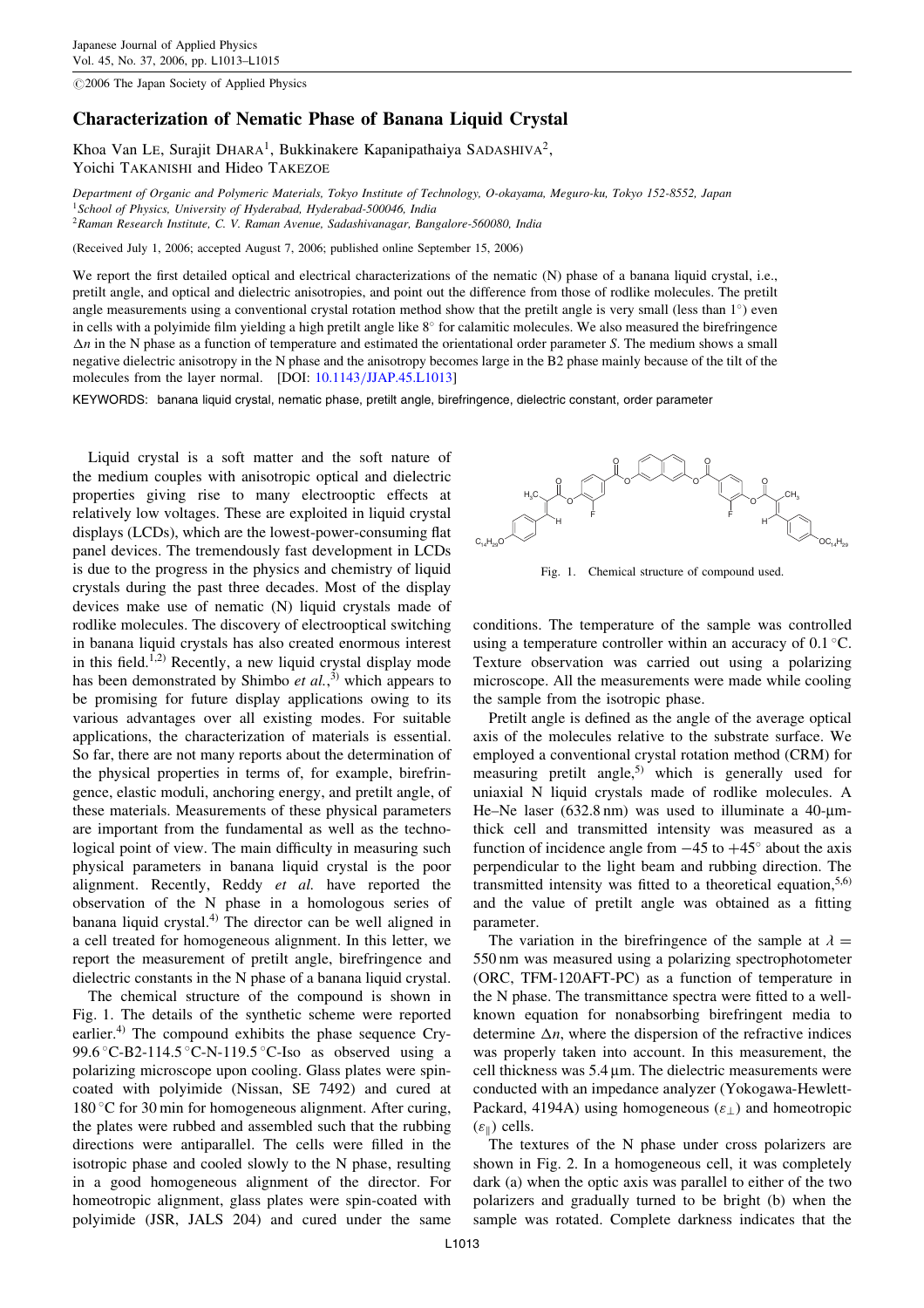

Fig. 2. Texture of homogeneously aligned  $5.4$ -µm-thick sample at  $118$  °C; nematic phase under crossed polarizers with director parallel to either polarizer or analyzer direction (a) and rotated  $10^{\circ}$  from the (a) position (b). Texture of homeotropically aligned 5.7- $\mu$ m-thick sample at 119 °C (N) (c) and at  $111^{\circ}$ C (B2) (d).

major molecular axis aligns well along the rubbing direction. On the contrary, the brightness in Fig. 2(b) is not perfectly uniform. Because of the bent core of the molecule used, the free rotation of individual molecules is prohibited to some extent, resulting in birefringence. Hence, macroscopic biaxiality emerges and the rubbing treatment cannot align the biaxial axes. In a homeotropic cell, however, a completely dark view was not observed in the N phase  $(119 \degree C)$ (c). The absence of complete darkness is attributed to the molecular biaxiality and the resultant macroscopic biaxial order, as suggested by Fig. 2(b). When a layer structure was formed in the B2 phase  $(111^{\circ}C)$  (d), schlieren texture was visible owing to the biaxiality. In addition to the emergence of biaxiality, layer deformation is associated with the N–B2 phase transition. This explains why the darkness in the B2 phase is less pronounced than that in the N phase.

A representative variation in transmittance intensity in the CRM at  $116^{\circ}$ C is shown in Fig. 3. The circles represent the experimental data points and the solid line denotes the best fit based on the theoretical equation. The pretilt angles measured at four different temperatures are plotted in the inset of Fig. 3. It is found that the pretilt angle of banana liquid crystals is extremely small with the alignment layer (Nissan, SE 7492), which generally yields large pretilt angle for calamitic liquid crystals. On the basis of our measurements using the same alignment layer and the same rubbing strength, we obtained about  $8^\circ$  in 5CB. Such a small pretilt angle may originate from the presence of long flexible alkyl chains on both sides of the bent core and/or from a transverse dipole. A systematic study must be performed to elucidate the real cause of the small pretilt angle.

We also measured the birefringence in the N phase as a function of temperature. The variation in birefringence is shown in Fig. 4. It is noticed that birefringence increases abruptly at the isotropic–N phase transition, indicating a first order phase transition, and gradually increases as temperature decreases in the N phase. The temperature dependence of  $\Delta n$  can be approximated for N liquid crystals by the formula  $\Delta n = \Delta n_0 (1 - T/T_1)^{\beta}$ , where  $T_1$  and  $\beta$  are the adjustable parameters and  $\Delta n_0$  is the birefringence of the



Fig. 3. Incidence angle (inside cell) dependence of transmitted intensity for 40-um-thick nematic layer at  $116^{\circ}$ C. The pretilt angle estimated by the best fit is 0.30. There is no temperature dependence, as shown in the inset.



Fig. 4. Variation of birefringence with temperature.



Fig. 5. Variation of order parameter with temperature.

perfectly aligned sample. The equation fits well in the entire temperature range, as shown in Fig. 4. By least squares fitting, we obtained  $\beta = 0.12$  and  $\Delta n_0 = 0.18$ . Similar values of  $\beta$  are also reported in several other nematics.<sup>7)</sup> The order parameter S was estimated using the relation  $S =$  $\Delta n/\Delta n_0$ . The temperature variation of the calculated order parameter is shown in Fig. 5. The order parameter in the N phase just below the phase transition was approximately 0.4 and increased to 0.6 before the N–B2 transition took place. The temperature dependence of S was also measured by Weissflog *et al.*<sup>8)</sup> and Gong *et al.*<sup>9)</sup> in the nematic phase of a banana liquid crystal by nuclear magnetic resonance spectroscopy and a similar temperature dependence with slightly smaller values of S was reported.

Finally, we show the results of the dielectric measurements in Fig. 6. In the N phase, a small negative dielectric anisotropy was obtained. The negative anisotropy originates from carbonyls and substituted F atoms. When the phase transition from N to B2 takes place,  $\varepsilon_{\perp}$  increases, whereas  $\varepsilon_{\parallel}$ decreases. The increase in  $\varepsilon_+$  originates from the cooperative response of molecular dipoles due to molecular close